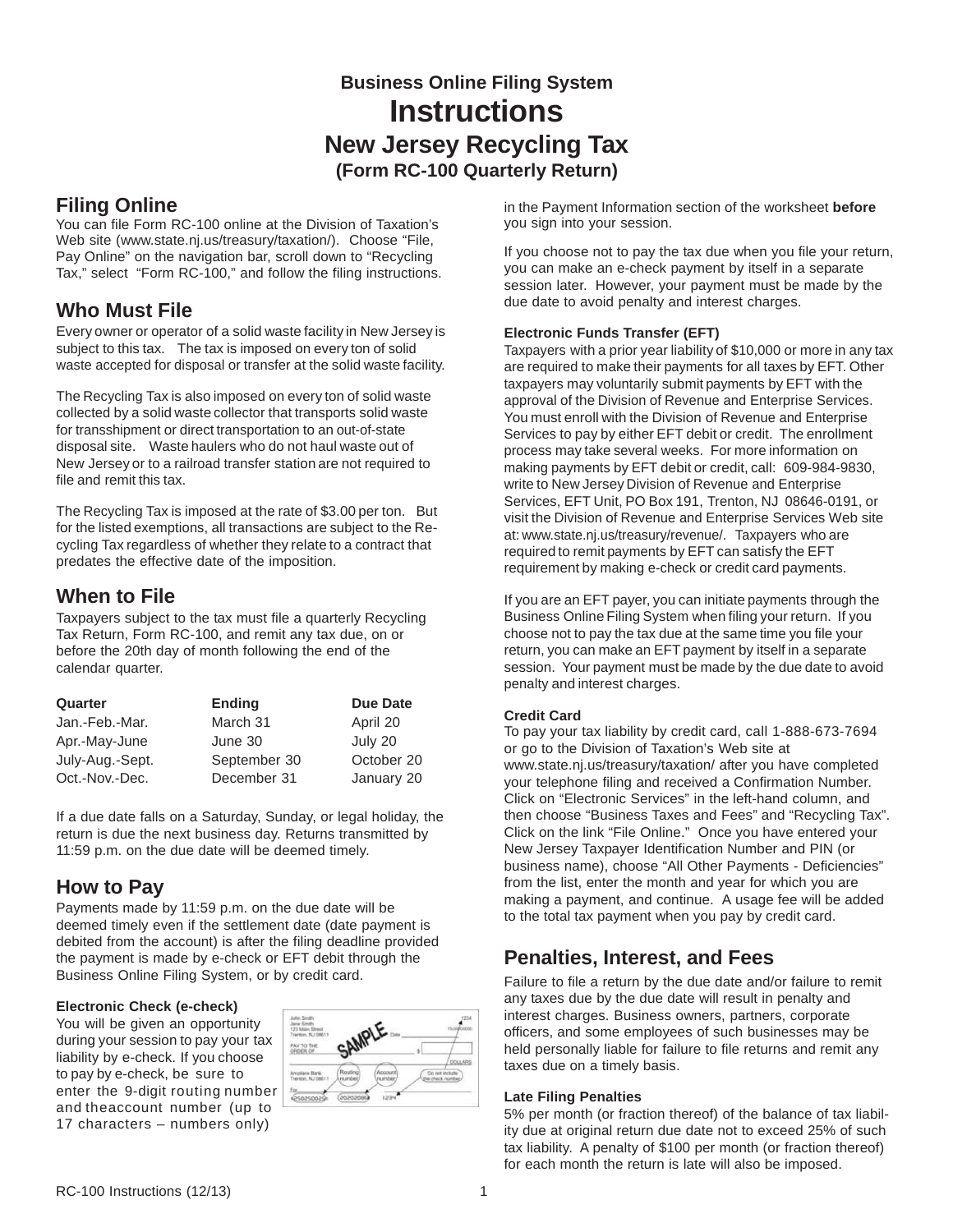#### **Late Payment Penalty**

5% of the balance of the taxes due and paid late.

#### **Interest**

The annual interest rate is 3% above the average predominant prime rate. Interest is imposed each month (or fraction thereof) on the unpaid balance of the tax from the original due date to the date of payment. At the end of each calendar year any tax, penalties, and interest remaining due will become part of the balance on which interest is charged.

NOTE: The average predominant prime rate is the rate as determined by the Board of Governors of the Federal Reserve System, quoted by commercial banks to large businesses on December 1st of the calendar year immediately preceding the calendar year in which the payment was due or as determined by the Director in accordance with N.J.S.A. 54:48-2.

#### **Collection Fees**

In addition to the above penalties and interest, if your tax bill is sent to a collection agency, a referral cost recovery fee of 10% of the tax due will be added to your liability. If a certificate of debt is issued for your outstanding liability, a fee for the cost of collection may also be imposed.

## **General Information**

The Recycling Tax is applicable to the acceptance of solid waste beginning on April 1, 2008. The tax will be reported, paid and remitted electronically on a quarterly basis on or before the 20th day of the month following the end of each quarter.

The law allows for the pass-through of the tax obligation from subject taxpayers to their customers in amounts equivalent to the tax. This pass-through may occur from solid waste facilities down to haulers at the time of the solid waste transfer and then again from haulers to solid waste generator customers. Likewise, where solid waste collectors are direct taxpayers, they may choose to pass-through an amount equal to the tax obligation to solid waste generator customers. The passthrough may be represented on invoices or statements as a recycling surcharge to reflect the amount of Recycling Tax due on the tonnage accepted as a separate line item on every customer bill or statement. It should be noted that no solid waste generators are exempt from this pass-through surcharge.

The law provides that owners or operators of railroad transfer stations or other facilities designed exclusively to transport waste on railroads are NOT subject to the Recycling Tax.

#### **Tax Base**

There is levied upon the owner or operator of every solid waste facility a recycling tax of \$3.00 per ton on all solid waste accepted for disposal or transfer at the solid waste facility and on a waste hauler transporting solid waste to a railroad transfer station or directly out-of-state.

"Solid waste", for purposes of this tax, is limited to the following waste ID types: Type 10 Municipal; Type 13 Bulky; Type 13C Construction and Demolition; Type 23 Vegetative; Type 25 Animal and Food Processing; and Type 27 Dry Industrial, which includes Type 27A Asbestos-containing waste.

#### **Exemptions**

The Recycling Tax shall NOT be imposed on the acceptance and disposal of:

- ash residue resulting from the incineration of solid waste at a resource recovery facility;
- solid waste originating from out-of-State sources under a contract with a solid waste facility awarded prior to December 31, 2007 if the contract does not include a change-in- law or similar mechanism by which the Recycling Tax imposed may be passed through as a fee or surcharge on the rate and charges set forth in the contract;
- solid waste originating from in-State sources under a contract with a resource recovery facility awarded prior to December 31, 2007 if a contract does not include a change-in-law or similar mechanism by which the Recycling Tax imposed may be passed through as a fee or surcharge on the rate and charges set forth in the contract;
- solid waste transported from an in-state transfer station from which the Recycling Tax has been levied on the owner or operator thereof to an in-State solid waste facility for final disposal;
- type 13C Construction and Demolition waste accepted at a material recovery facility, provided that the facility meets or exceeds the recycling materials extraction rate as established by the Department of Environmental Protection. The extraction rate is currently set at 50%;
- residue resulting from the operations of a scrap processing facility as defined in section 2 of P.L.1987, c.102; and
- residue generated as a result of the use of post-consumer waste material in the manufacture of a recycled product which constitutes at least 75% of total annual sales dollar volume of the products manufactured by a manufacturer in this State.

## **Instructions for Online Filing**

#### **Identification**

#### **New Jersey Taxpayer Identification Number.**

Enter your 12-digit New Jersey Taxpayer Identification Number. (NOTE: If you do not enter your ID number correctly, you will not be able to file.).

**PIN/Taxpayer Name.** Enter your 4-digit PIN (Personal Identification Number) or your registered taxpayer name. (NOTE: If you do not enter your PIN or your taxpayer name correctly, you will not be able to file.).

If you are registered to withhold New Jersey gross income tax from wages or other payments, your recycling tax PIN is the same PIN that you use to file employer withholding tax returns (Forms NJ-927/NJ-500 or Form NJ-927-W) online or by phone. The employer PIN is printed in the upper right-hand corner of Form REG-C contained in your quarterly NJ-927 forms packet.

If your business does not file employer withholding tax returns, your recycling tax PIN is the same PIN you use to file sales and use tax returns (Forms ST-50/51) online.

If you have registered to collect the recycling tax and you cannot access the Business Online Filing System using your assigned PIN, call the Division of Taxation's Customer Service Center at 609-292-6400 during normal business hours for assistance.

**Contact Information.** Enter the name and phone number of a contact person for the taxpayer.